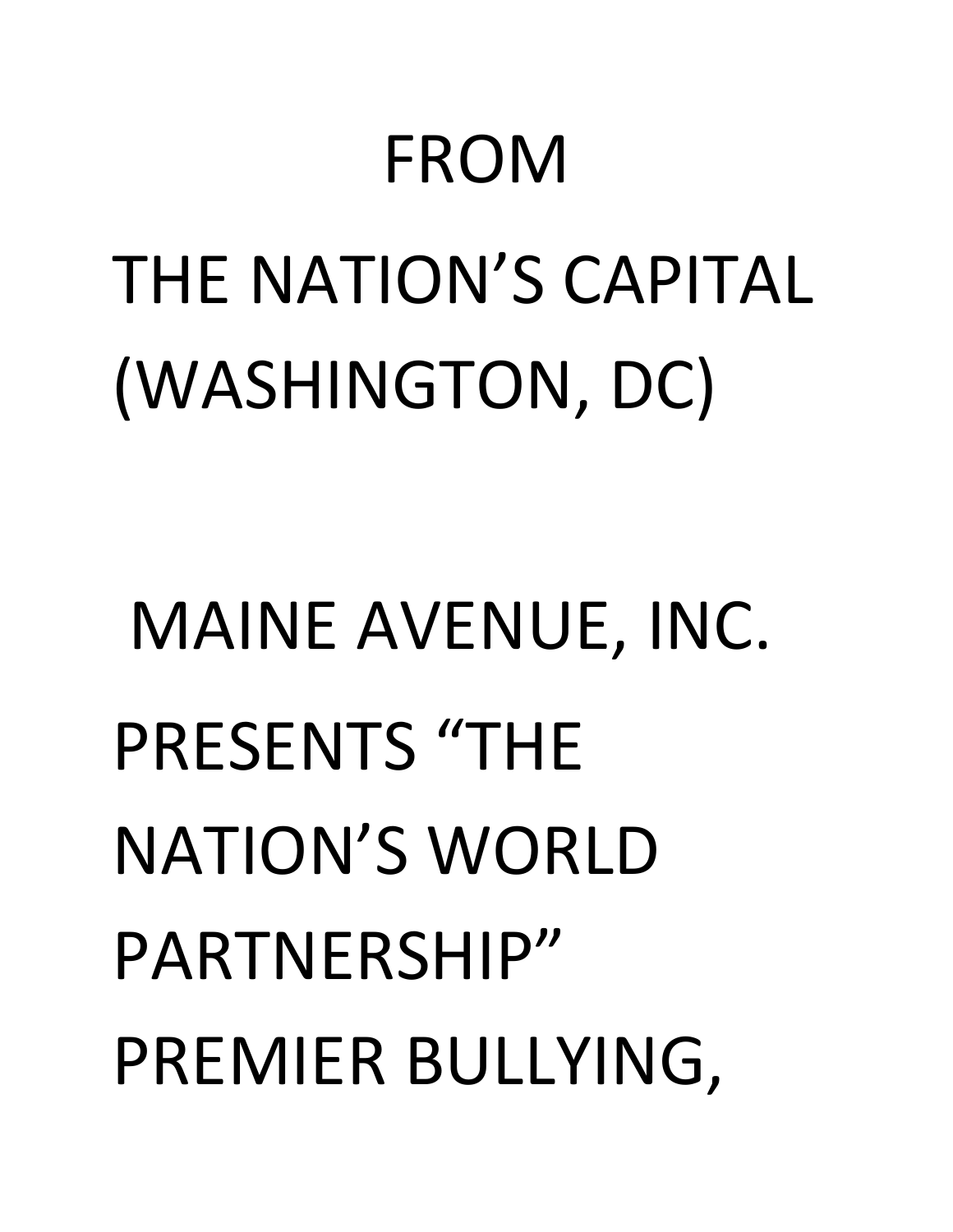### VIOLENCE PREVENTION AND CULTURAL EDUCATION PROGRAM: "Love, Race and Grace"

## LOVE: LET'S OVERCOME VIOLENCE EVERYWHERE

Love is a feeling toward others that demonstrates character, equality, integrity, justice, kindness, morale and respect.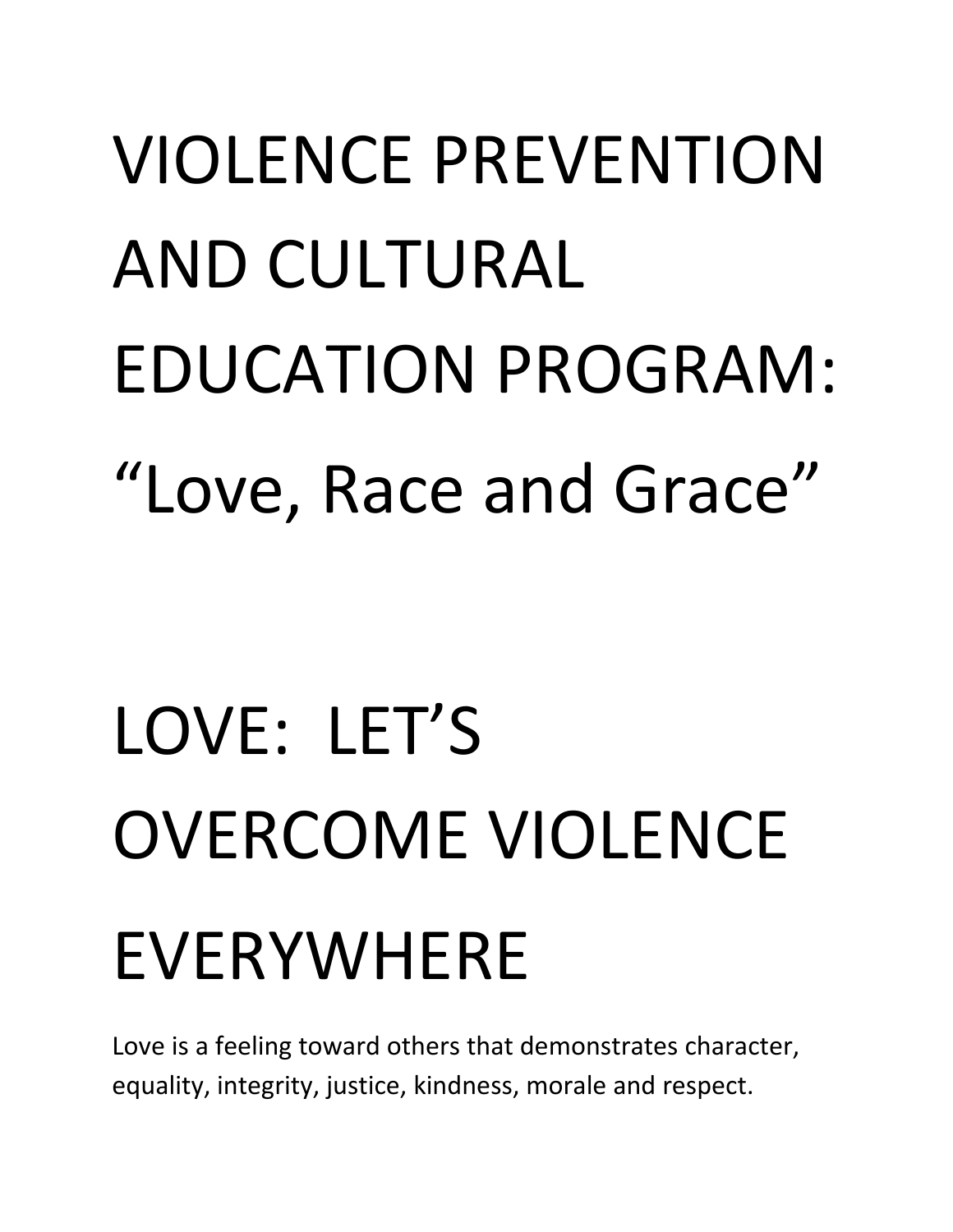### RACE: REACHING ACROSS COLORLINES EVERYWHERE

Racism is most often seen as unjust treatment of people because of their racial identity. It is seen as the main ingredient that breeds both hate and prejudice.

### GRACE: GREAT RELATIONSHIPS AND CULTURAL EDUCATION

Grace is both seen and felt as comfort, goodwill, favor, mercy, and positive relationships with others.

INSPIRATION FOR THE WORLD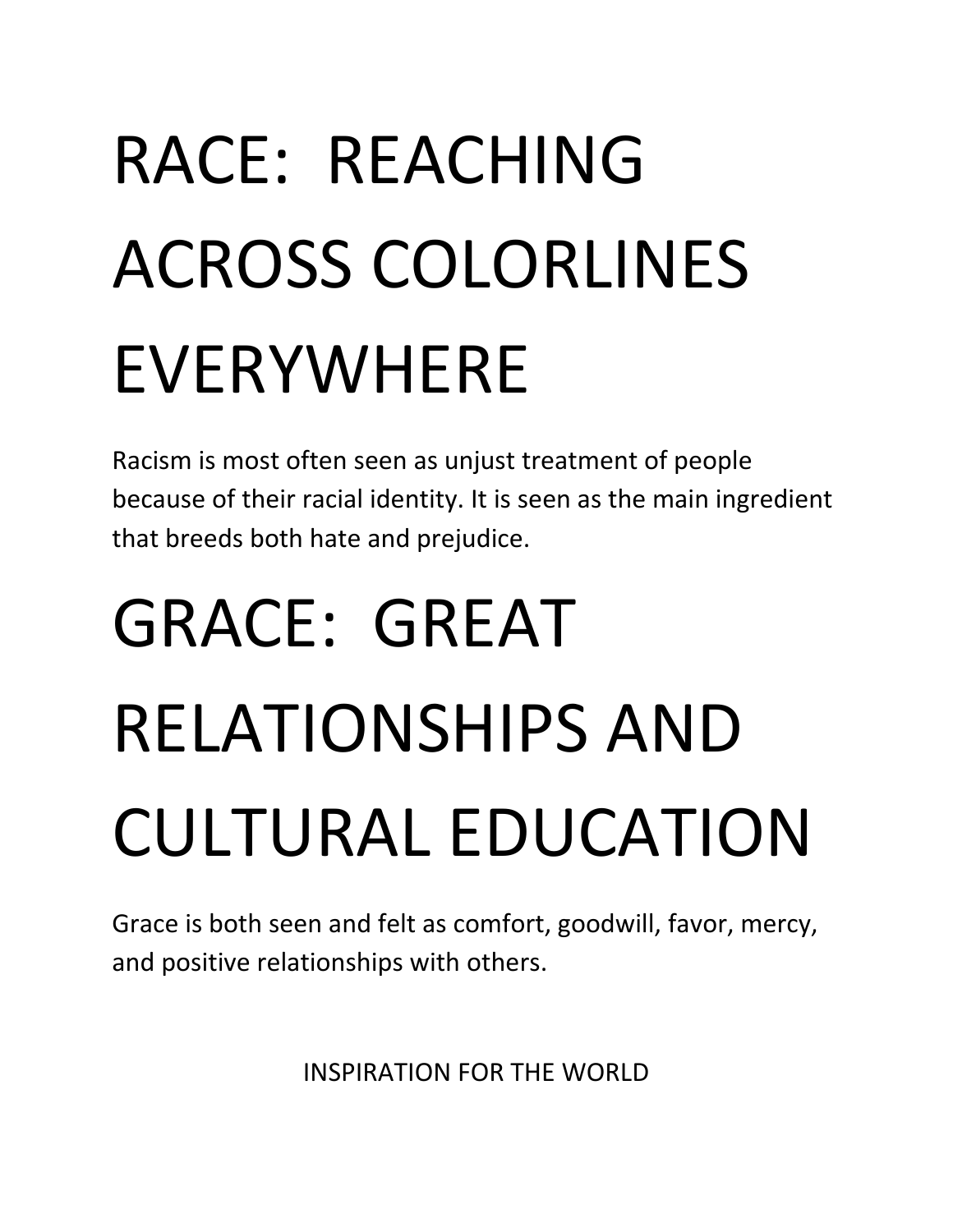#### NEW, CREATIVE CONVERSATIONS, FEELINGS, UNDERSTANDING, COMPASSION, FORGIVING, MENTORING

#### POSITIVE FORWARD FOCUS

### INTRODUCTION

Maine Avenue launched its Love Program through "Leadership and Scholarship" eighteen years ago. It now moves through local, state, national and international lines to work at combating bullying, verbal and physical threats, domestic and community violence, and murder. We will involve both jail and prison settings.

We will work through mentoring, open community dialogue, workshops, forums, institutes, public and private schools, colleges, universities and various types of on-line and related technology. All Partners will be professional leaders who are trained to work in collaboration with diversified group settings.

Race, Culture and Religion will be shared portions of verbal and written presentations. On-going documentaries, including art, music, dance, reading, singing, writing, science, technology, engineering, mathematics, history, theater, filmmaking, photography, storytelling, comedy, languages, politics, public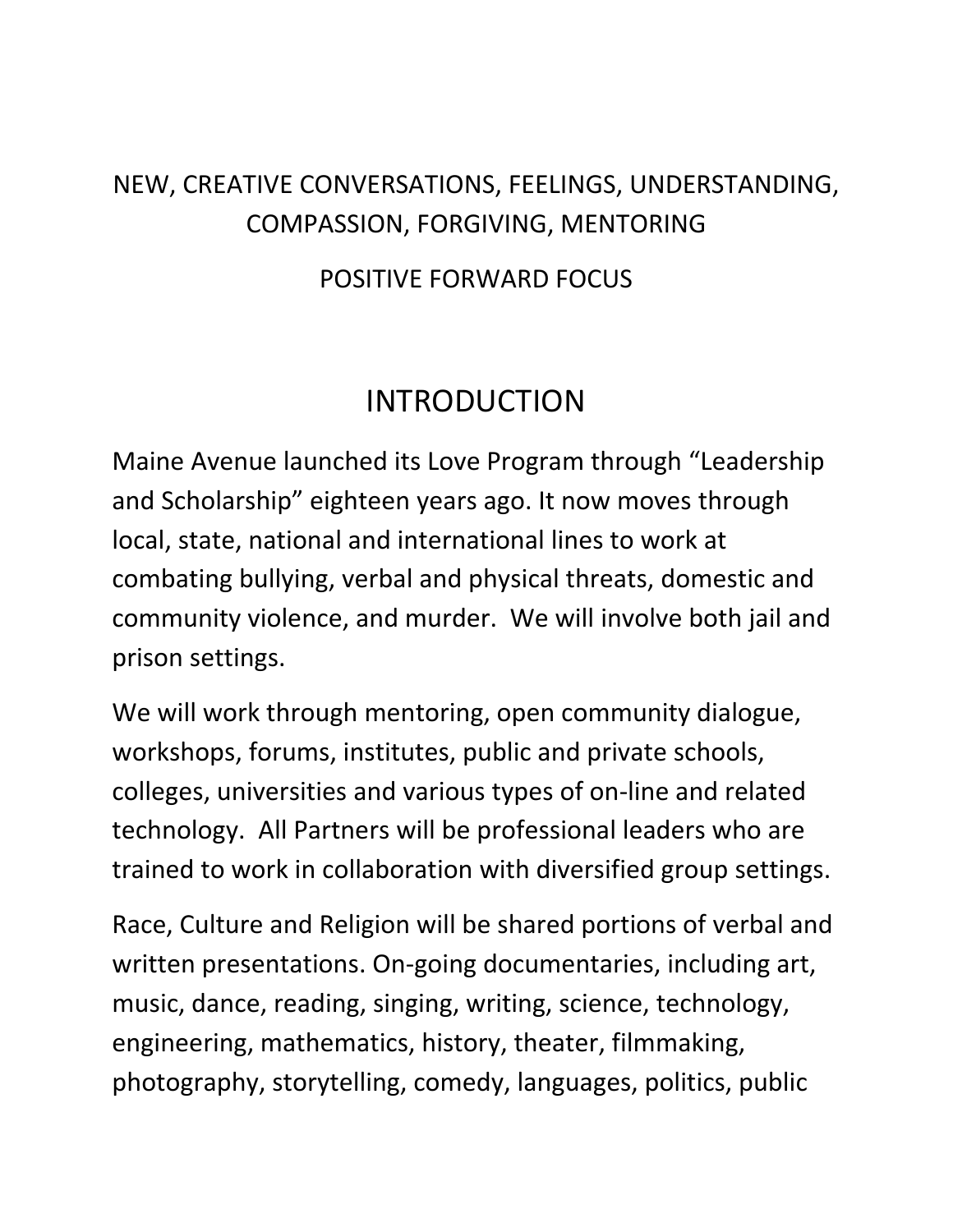speaking, health: including addictions and medications, nutrition and food preparation, home life, business life, community life, marriage, relationships, parenting, divorce, separation, custody and child support, property ownership, entrepreneurship, attire, public relations, discipline and leadership will be key to Maine Avenue's Network and Outreach.

We will continue our philosophy and tradition of involving mentally and physically challenged individuals and veterans. Students will assist by serving as both instructors and interns. There will be no age discrimination! Training videos will be in the mix.

We will partner with families, students, social organizations, fraternities, sororities, physicians, churches and related groups and gangs. Programs will be open, continuous and on-going.

For all communities, rural, urban, country, city, resort, ship, sea, land, water and sky, at home and in the street, there is no getting around undesirable verbal dialogue to vent attitudes, feelings, misgivings, and misunderstandings. Many historical myths and untruths have been put before the public-at-large about both superiority and inferiority of races, cultures and religions. There are tales of bloodlines, slavery, rape, incest, motherhood and fatherhood. Let's make Love like Oxygen!!! Let's learn to Love our Neighbors as we do Ourselves!!!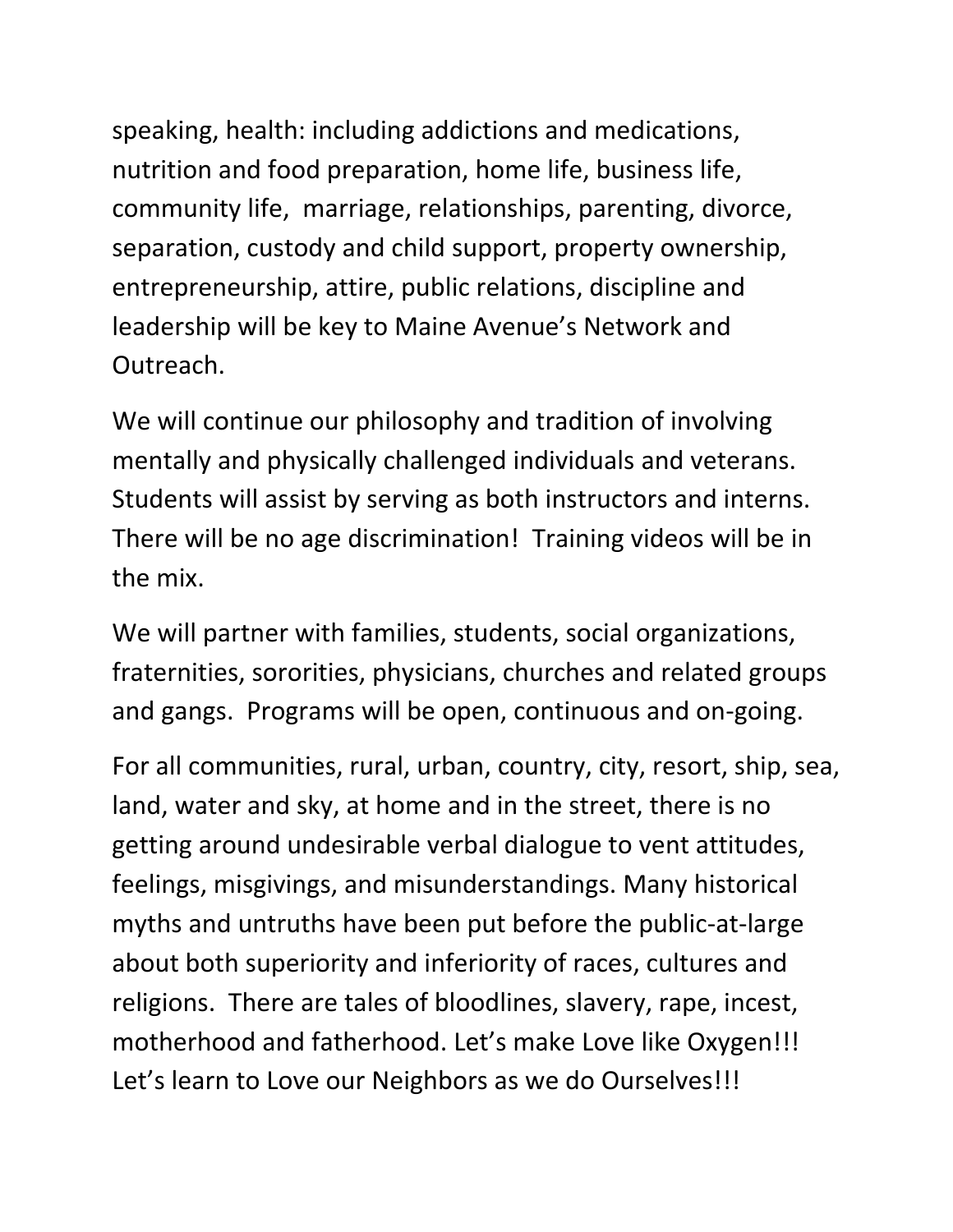#### **Encyclopedia of Honorary Co-Chairs**

#### **HONORARY CO-CHAIRS:**

The Honorable Muriel E. Bowser, Mayor Washington, DC (The Nation's Capital)

The Honorable Eleanor Holmes Norton US House of Representatives (DC)

The Honorable Elijah B. Cummings US House of Representatives (MD)

The Honorable William L. Clay, Sr. (Ret.) US House of Representatives (MO)

Dr. Sheryl E. Lucas Giles Retired Physician

Dr. Lavdena Orr, Physician Basileus, Xi Omega Chapter, AKA Sorority, Inc.

The Reverend Dr. Wesley S. Williams, Jr. Episcopal Diocese of the Virgin Island (US and UK)

The Honorable Sharon Pratt Former Mayor, Washington, DC

Todd Pratt, Sire Archon The Boule, Epsilon Chapter

Wesley Coleman, Grand Sire Archon The National Boule

Kevin Durant, Professional Athlete Golden State Warriors

LaBron James, Professional Athlete Cleveland Cavaliers

Stephen Curry, Professional Athlete Golden State Warrior

Kent Amos Educator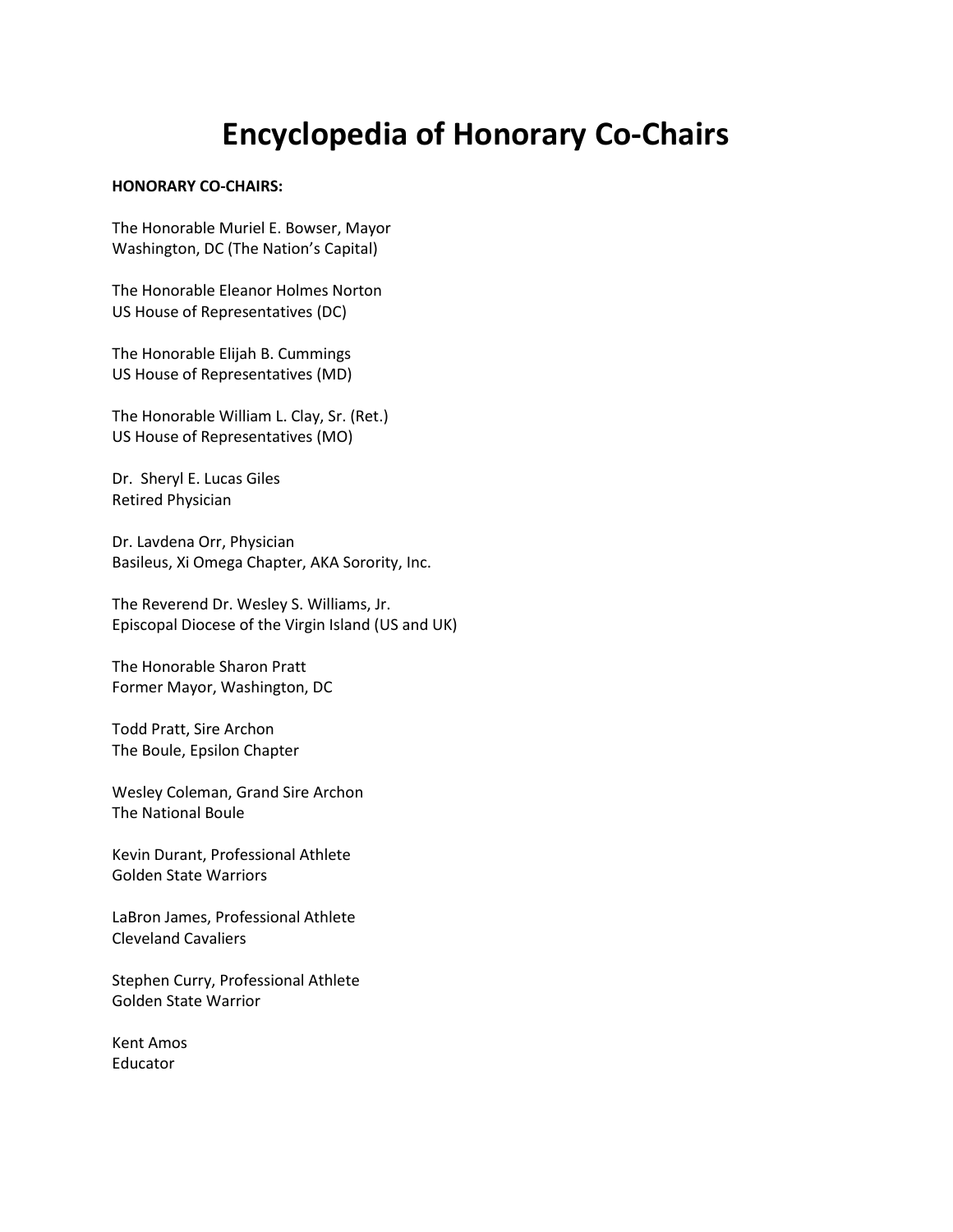Dr. Katye McLaughlin Author and Educator

Mrs. Thurgood (Cecilia S.) Marshall, Widow The Honorable Thurgood Marshall, US Supreme Court

Thomasina W. Yearwood, President and CEO Thurgood Marshall Center Trust

Dr. Marilyn Tyler Brown (Ret. Asst. Supt.) District of Columbia Public Schools

Dr. Lee Etta Powell, (Professor Emerita) George Washington University

The Reverend Jacqueline V. Norris Baker Assoc. Minister, Reid Temple AME Church

Ruby Burrows McZier, Esq. (Retired Attorney)

Duane J. Taylor, MD Physician

Everett P. Williams, Jr. Musician

Johnnie R. Brown –Swift National Parliamentarian

Roy O. Priest, Director Alexandria, VA, Housing Authority

The Honorable Brandon T. Todd (Ward 4) Council of the District of Columbia

Marilyn McPherson Corder, MD Pediatrician

Gloria G. Lawlah Former Secretary of Aging, Maryland

Norma J, Stewart, (Ret. Pharmacist) District of Columbia

Johnny M. Howard, Esq. Houston and Howard Law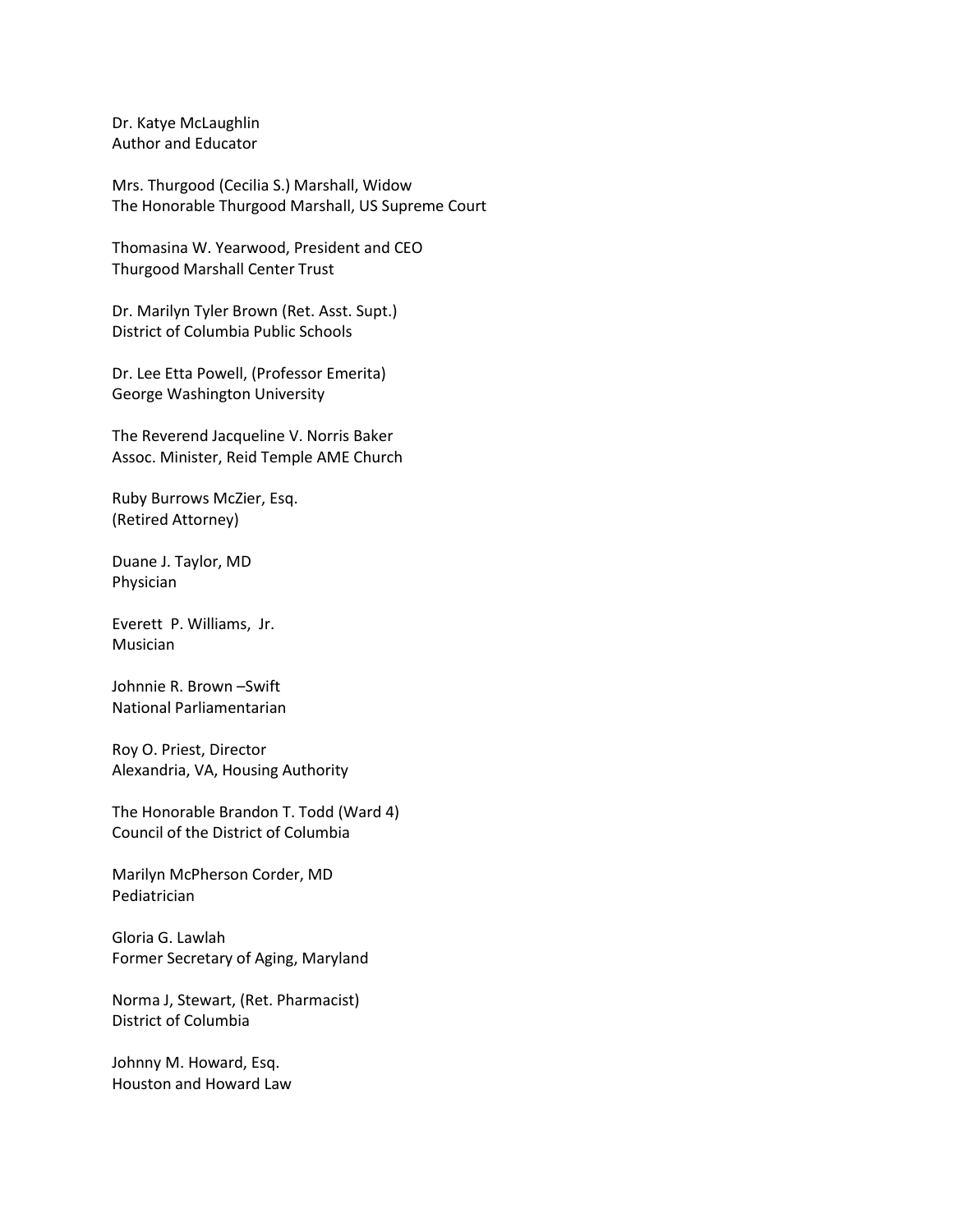Renee Y. DeVigne, Esq., Assoc. Dean George Washington University

Dr. Carolyn B. Rudd, President and CEO Technology Based Solutions, Inc.

Wendell G. Miles, MD Physician

Tanya A. Royster, MD Director, DC Dept. of Behavioral Health

Greer Johnson Gillis, PE Director, DC Dept. of General Services

Dr. W. Wilson H. Goode, Sr., President People of Faith Mentoring Children of Promise (AMACHI)

Julia Pollard, National President The Society, Inc.

John Ashley, Esq., Legal Staff Manager United States Copyright Office

Dr. Walter Faggett Physician

**Dr. Alton B. Pollard, III, Former Dean Howard University, School of Divinity** 

#### **AMBASSADORS/MENTORS**

**Cora O Dixon Alpha Kappa Sorority, Xi Omega Chapter**

**Celeste W. Burton Ret. Educator and Organizer** 

**Christine D. Watkins, LCPC United Counseling & Support Services**

**Shirley Peterson Barton 1 st Vice President, P.G. County MD, Links, Inc.**

**Dr. James A. Mutcherson, Jr. Physician**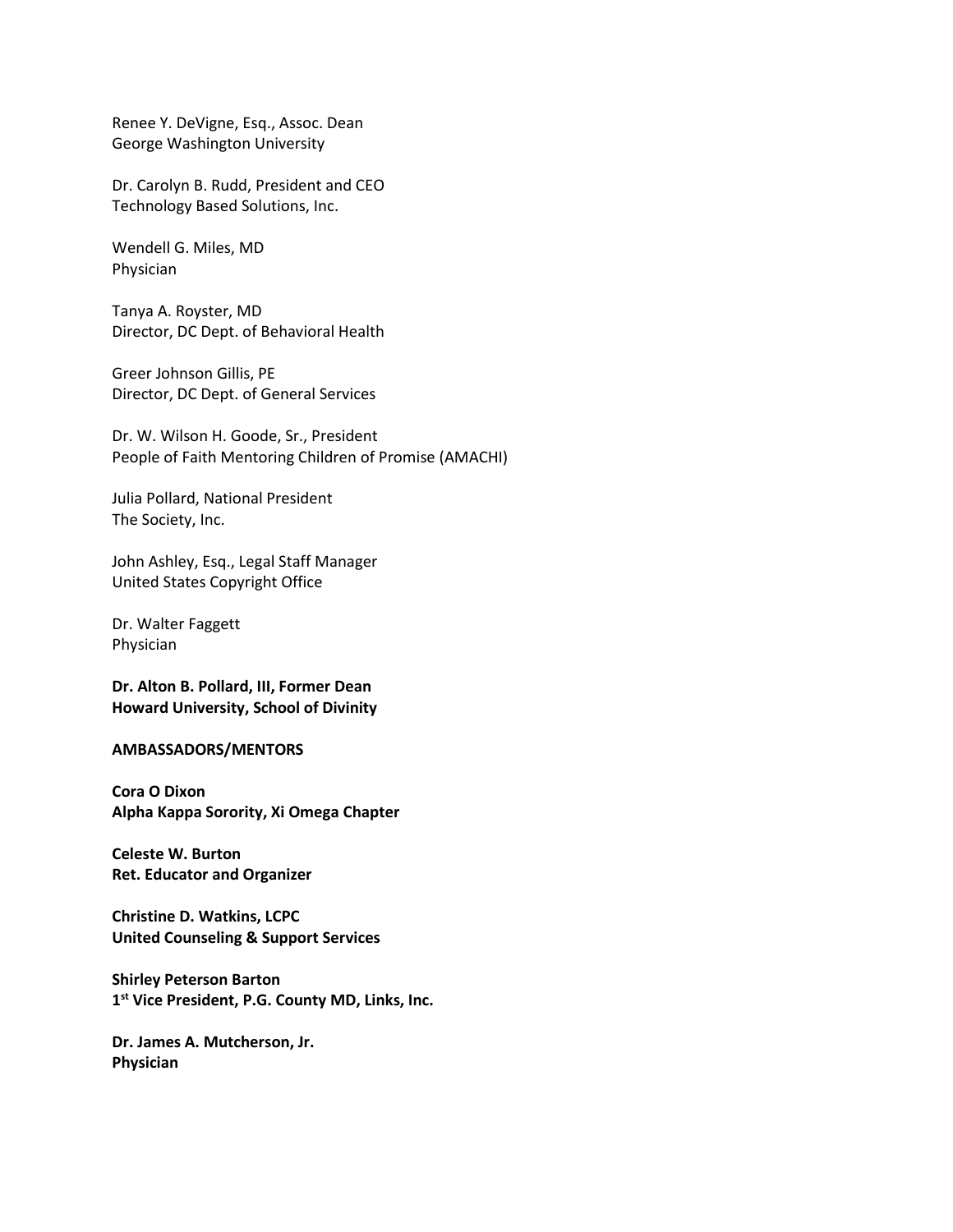**Chastity D. Johnson Patient Experience Manager**

**G. Cary Harvey, III Independent Energy Consultant**

**Harold J. Gilliard, Chairman, Deacons Ministry First Rising, Mt. Zion Baptist Church**

**Dr. Wendell G. Miles Physician**

**The Reverend Le Quan Turner Westminster Presbyterian Church**

**Minister, Michael L. Samuels Shiloh Baptist Church**

**Dr. Annette McK. Anderson Music/Vocalist**

**Patricia Faggett Deacon, People's Congregational Church**

**Zillah J. Wesley, President Washington DC Chapter, The Society, Inc.**

**LaTonya Wrenn Musician**

**Gwendolyn Jenifer Musician**

**Marilyn E. Gross, JD Musician**

**Joslyn Williams, President Emeritus Metropolitan Washington, AFLCIO**

**Pamela Harvey, Informatics Specialist PRA Health Sciences** 

**Dr. Deborah M. Evans, Special Assistant Office of the Chief Financial Officer, GWU**

**Sheryl Hobbs Newman, Chief of Staff Office of Ward 4 Councilmember**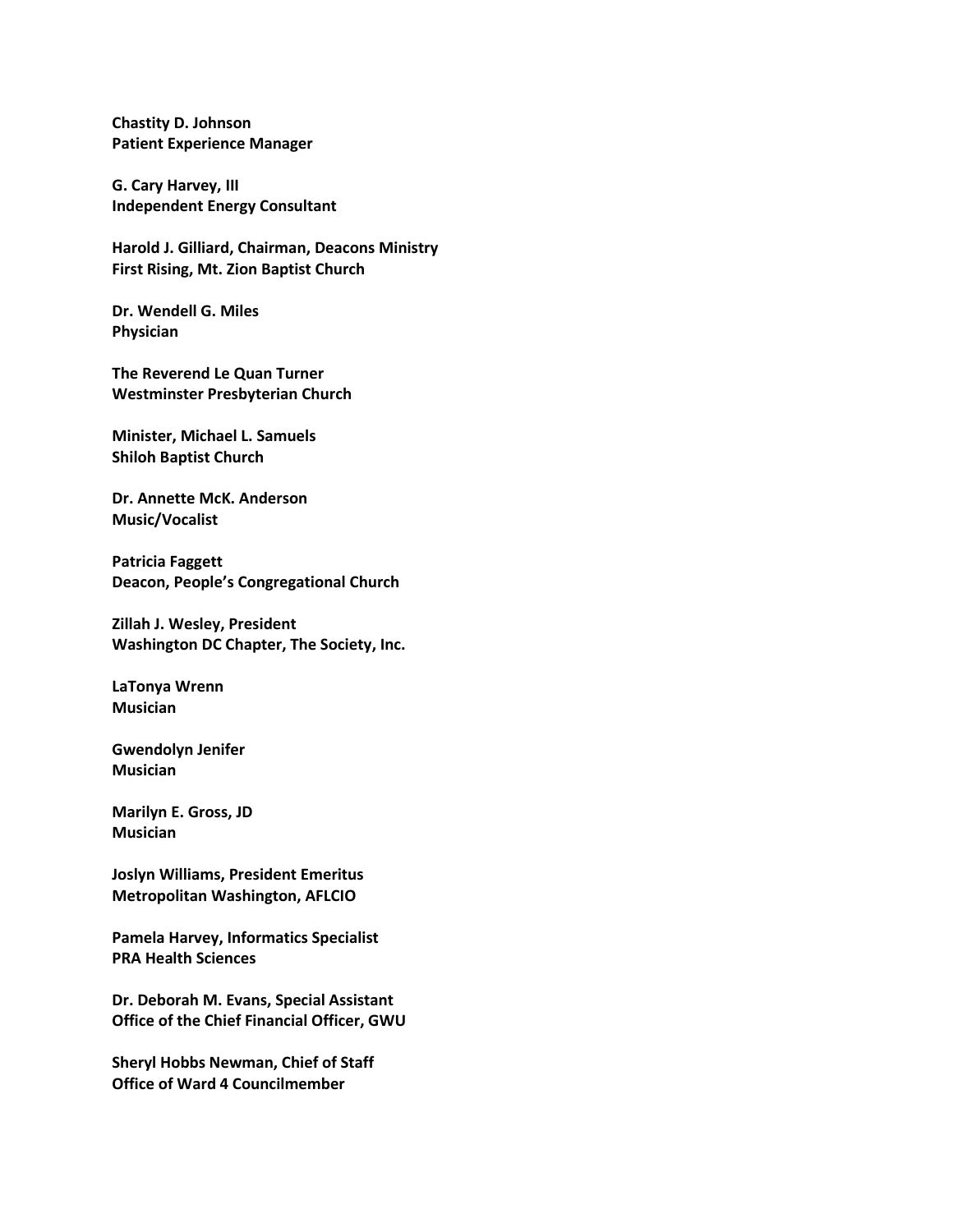### **LOVE, RACE and GRACE (SONG)**

**Love makes us believe. Love makes us believe. Love makes us believe.**

**Love makes us achieve. Love makes us achieve. Love makes us achieve.** 

**Love is the main ingredient in our success. Love is the main ingredient in our success. Love is the main ingredient in our success.**

**Love takes us higher. Love takes us higher. Love takes us higher.** 

**(Raise arms and hands. Clap three (3) times in unison.**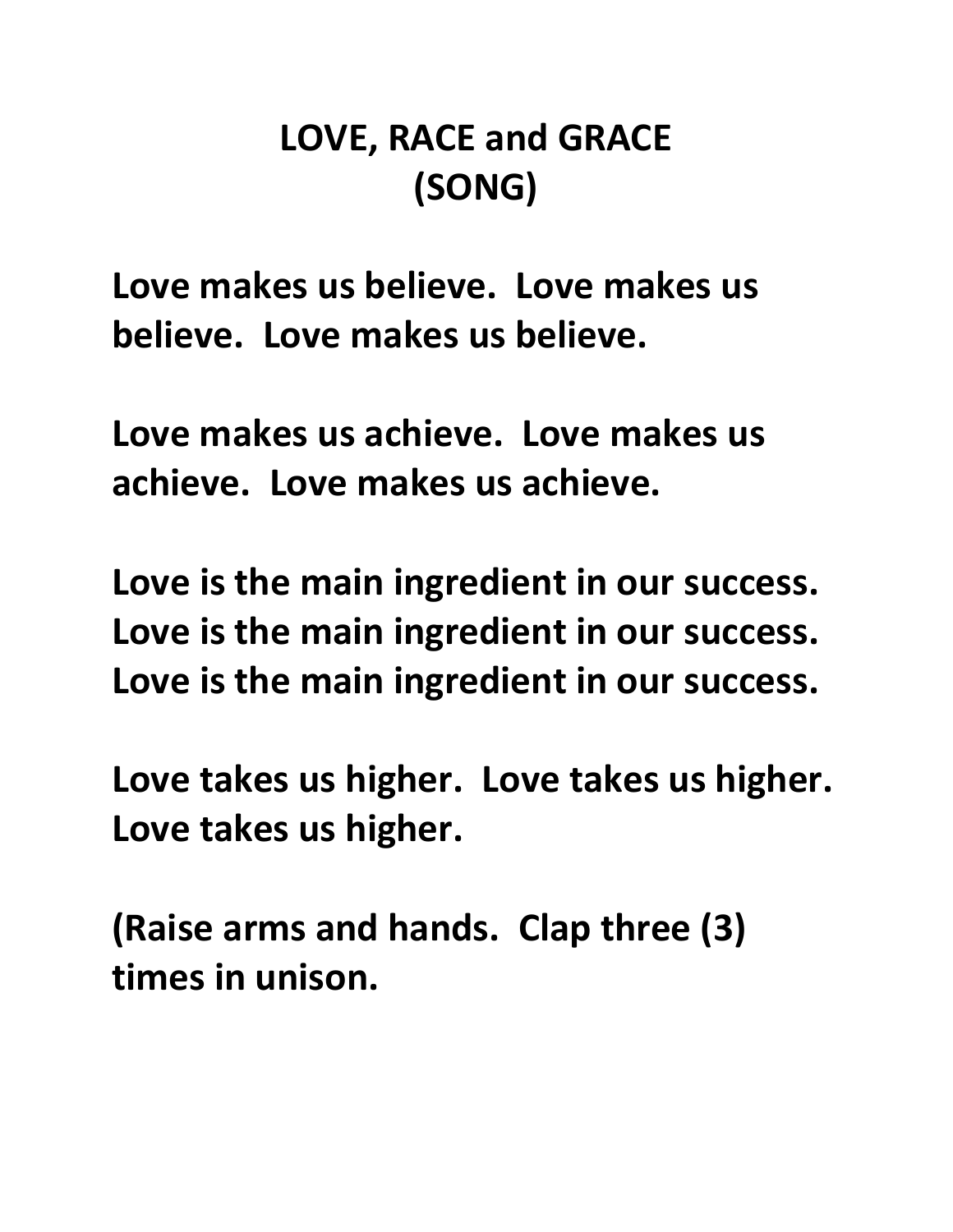**Love embraces both Race and Grace. Love embraces both Race and Grace. Love embraces both Race and Grace.**

**Love is our Base. Love is our Base. Love is our Base.**

**Race and Grace do not Chase. Race and Grace do not Chase. Race and Grace do not Chase.**

**Because, Because, Because:**

**Love keeps Race and Grace in its Embrace. Love keeps Race and Grace in its Embrace. Love keeps Race and Grace in its Embrace.**

**Hallelujah. Hallelujah. Hallelujah. One for All. One for All. One for All. Hello America. Hello America. Hello America. Hello World. Hello World. Hello World. (LYRICS by Dr. Mary E. Ivey)**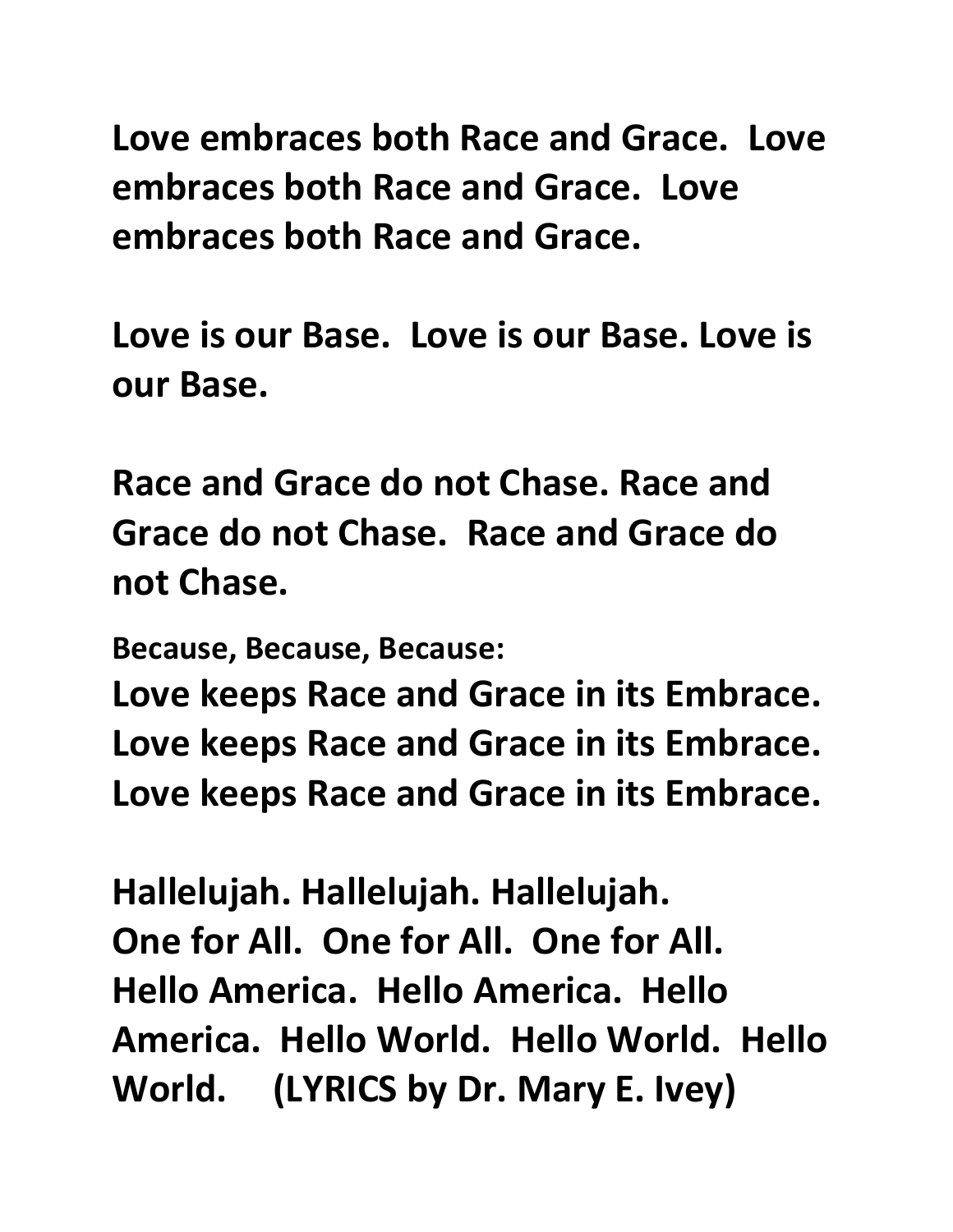**THE PRIME TIME FOR "LOVE, RACE, AND GRACE" IS NOW.**

### **WHAT KIND OF LIFESTYLE CHANGES DO YOU NEED TO MAKE IN ORDER TO BE A GOOD NEIGHBOR TO OTHERS?\_\_\_\_\_\_\_\_\_\_\_**